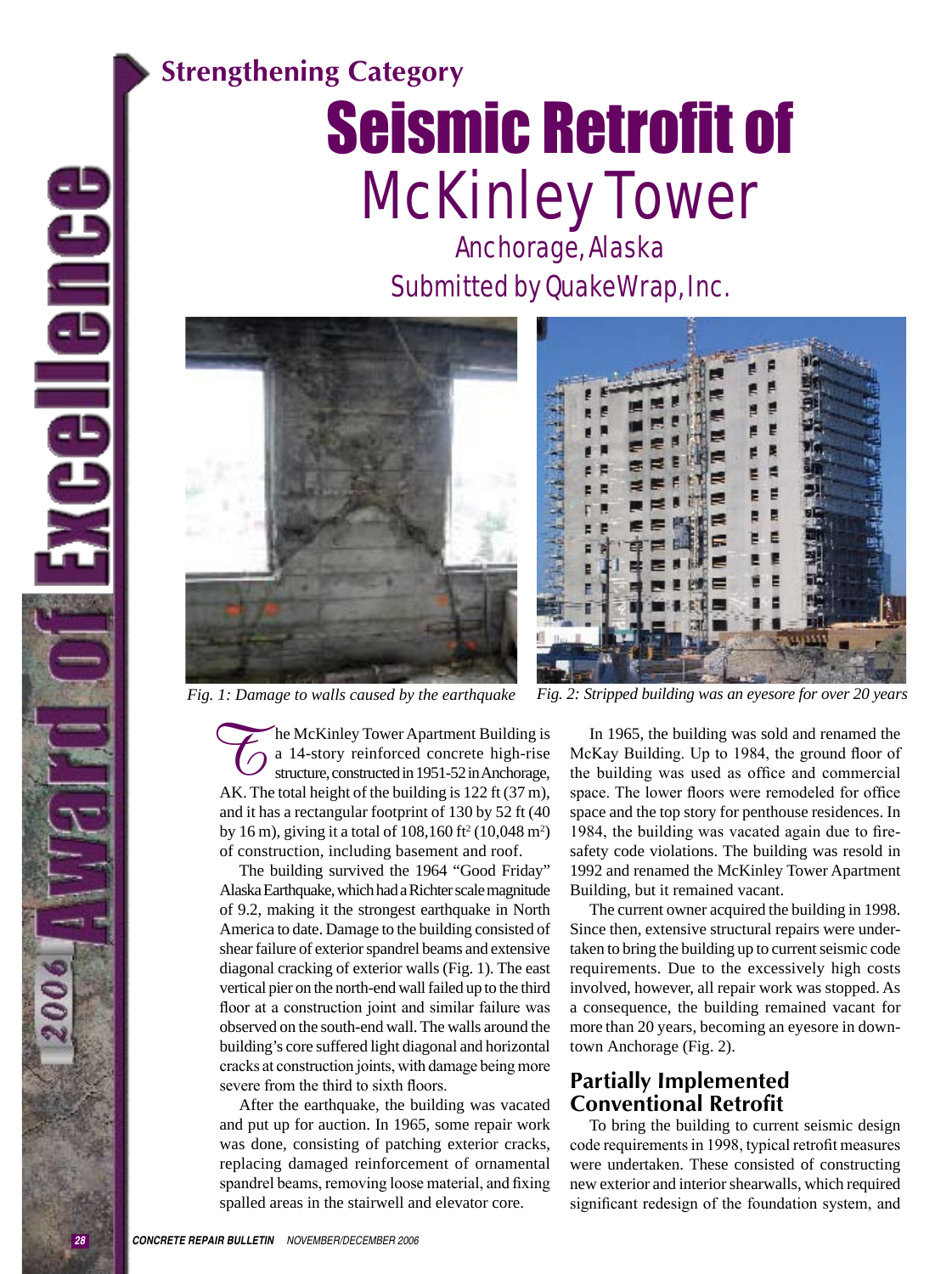increasing the size and reinforcement of existing columns that were tied to the new shearwalls.

Cutting the floor slabs was performed at new interior shearwall locations to provide continuity for wall construction. As mentioned previously, however, excessive high costs caused all retrofit construction to stop. At this point, all foundation retrofit was completed; shearwalls were completed up to the 4th floor, with reinforcement cages partially finished up to the 5th floor; and additional floor cutting was completed above the 5th floor. At this stage in the retrofit work, the fiberreinforced polymer (FRP) retrofit project was begun.

## **Fiber-Reinforced Polymer Retrofit**

This alternative method consists of applying FRP fabrics to structural elements using an epoxy resin as adhesive. The fabric provides a confining effect and additional reinforcement, which significantly increases the strength and ductility of the elements. FRPs are applied like wallpaper and reach strengths twice that of steel in 24 hours. Due to the fabric's very light weight, the existing mass in the building remains practically the same, which significantly reduces the lateral seismic forces and the foundation redesign requirements when compared to aforementioned traditional retrofit. Also, because the fabrics are applied like "wallpaper," installation procedures are simple and retrofit time is reduced significantly.

Based on the seismic demand evaluation of McKinley Tower at the retrofit stage prior to FRP installation, several structural elements were found to require additional retrofit. The majority of this retrofit concentrated on Floors 5 to 14. The following is the FRP design solution for each type of structural element:

#### Columns

Unidirectional glass FRP (GFRP) fabrics were applied to all columns to provide a confining effect to the concrete, which increased its compressive strength and ductility. This eliminated the need to increase the size and steel reinforcement of all existing columns. The fabric was supplied in 24 in. (61 cm) wide tapes that were wrapped around the column in two or more layers; along the height of the column, the bands of fabric were butt jointed (Fig. 3).

#### Structural Walls

The north- and south-side bearing walls above the 4th floor were converted to shearwalls by applying biaxial carbon FRP on the inside face of the wall up to the 9th floor. Vertically oriented unidirectional glass fabric was placed between the 9th and 10th floor. Additional horizontally oriented unidirectional glass fabric was applied on the end of the new exterior shearwall constructed up to the 4th floor. To assure proper load transfer to the floor system at each level, a special structural detail was developed (Fig. 4).

For the east- and west-side shearwalls, boundary elements were created by wrapping horizontally oriented unidirectional glass fabrics on the three



*Fig. 3: Wrapping of columns with GFRP* 



*Fig. 4: Steel angles and bolts for transfer of loads from shearwalls to floors*

sides of window corner openings. Additional 5/8-in. A307 bolts were specified to provide proper confinement of the boundary elements.

No strengthening of the FRP retrofit design was found necessary for the interior shearwalls poured up to the 4th floor.

#### Beams

Coupling beams for east and west shearwalls were reinforced for shear by applying biaxial GFRP on the inside face (Fig. 5). The same design was applied on the inside face for shear reinforcement of cantilever beams on the west and east building elevations. For the cantilever beams on the north and south elevations, shear reinforcement was achieved by applying a biaxial carbon fabric on the inside face. Cantilever beams were also reinforced for negative flexural strength by applying unidirectional carbon FRP to the top face.

#### Floor System

Certain areas of the roof slab required additional flexural strength to support a water storage tank and